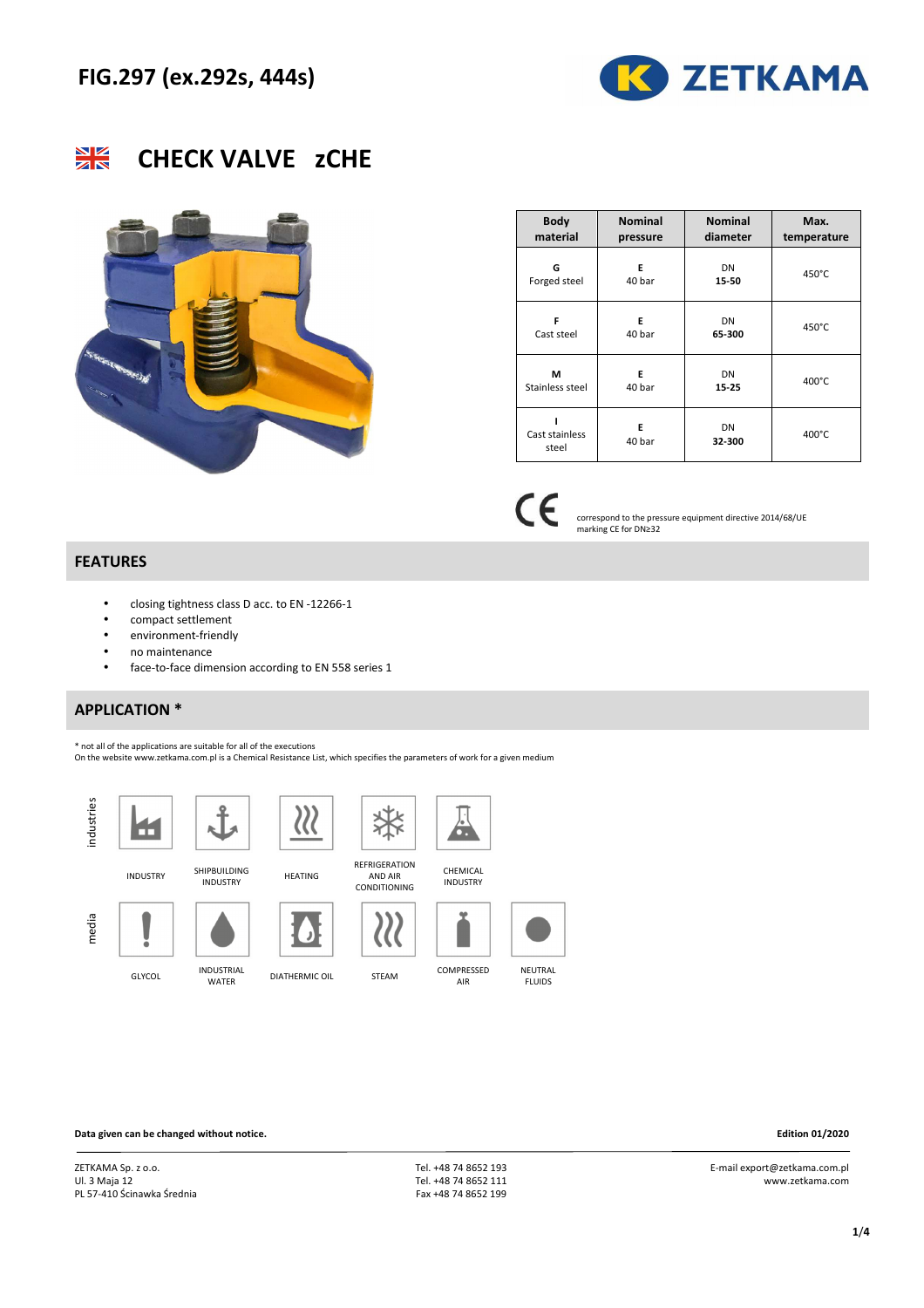

#### **MATERIAŁY, WYMIARY**

Body material M DN 15-25 Body material I DN 32-300 Body material G DN 15-50 Body material F DN 65-300





|                  | <b>Body material</b>    | G<br><b>DN 15-50</b> | DN 65-300                                                                                 | M<br><b>DN 15-25</b> | DN 32-300        |  |  |
|------------------|-------------------------|----------------------|-------------------------------------------------------------------------------------------|----------------------|------------------|--|--|
|                  | 31<br><b>Type</b>       |                      | 31                                                                                        | 31                   | 31               |  |  |
|                  | Body                    | <b>P245GH</b>        | GP240GH                                                                                   | X6CrNiTi18-10        | GX5CrNiMo19-11-2 |  |  |
| $\overline{2}$   | Cover                   | <b>P265GH</b>        | <b>P265GH</b>                                                                             | X6CrNiTi18-10        | X6CrNiTi18-10    |  |  |
| 3                | <b>Disc</b>             | X20Cr13              | X20Cr13 DN 15-80 / P245GH DN 100-200 /<br>P265GH DN250-300<br>(Seat 18-8 CrNi DN 100-300) | X6CrNiTi18-10        | GX5CrNiMo19-11-2 |  |  |
| 4                | Graphite CrNi<br>Gasket |                      |                                                                                           |                      |                  |  |  |
| Max. temperature |                         |                      | 450°C                                                                                     |                      | 400°C            |  |  |

| <b>Body</b><br>material |                          |     |     |              |              |              | F, I |      |      |      |      |       |       |       |
|-------------------------|--------------------------|-----|-----|--------------|--------------|--------------|------|------|------|------|------|-------|-------|-------|
| <b>DN</b>               | 15                       | 20  | 25  | 32           | 40           | 50           | 65   | 80   | 100  | 125  | 150  | 200   | 250   | 300   |
|                         |                          |     |     |              |              |              |      |      |      |      |      |       |       |       |
| $D1$ (mm)               | 17                       | 22  | 28  | 37           | 43           | 54           | 70   | 82   | 105  | 132  | 159  | 208   | 257   | 325   |
| $D2$ (mm)               | 22                       | 28  | 34  | 43           | 49           | 61           | 83   | 96   | 121  | 147  | 176  | 228   | 282   | 331   |
| $L$ (mm)                | 130                      | 130 | 130 | 160<br>(180) | 180<br>(200) | 210<br>(230) | 290  | 310  | 350  | 400  | 480  | 600   | 730   | 850   |
| $H$ (mm)                | 56                       | 56  | 80  | 105          | 112          | 122          | 150  | 170  | 195  | 203  | 223  | 274   | 360   | 420   |
| $h$ (mm)                | $\overline{\phantom{a}}$ | 7   | 8   | 8            | 10           | 10           | 16   | 20   | 25   | 32   | 45   | 60    | 65    | 110   |
| Weight<br>(kg)          | 1,3                      | 1,8 | 2,5 | 6,0          | 8,0          | 12,0         | 16,0 | 24,0 | 35,0 | 42,0 | 68,0 | 120,0 | 165,0 | 280,0 |

**Data given can be changed without notice. Edition 01/2020** 

ZETKAMA Sp. z o.o. Ul. 3 Maja 12 PL 57-410 Ścinawka Średnia

 Tel. +48 74 8652 193 Tel. +48 74 8652 111 Fax +48 74 8652 199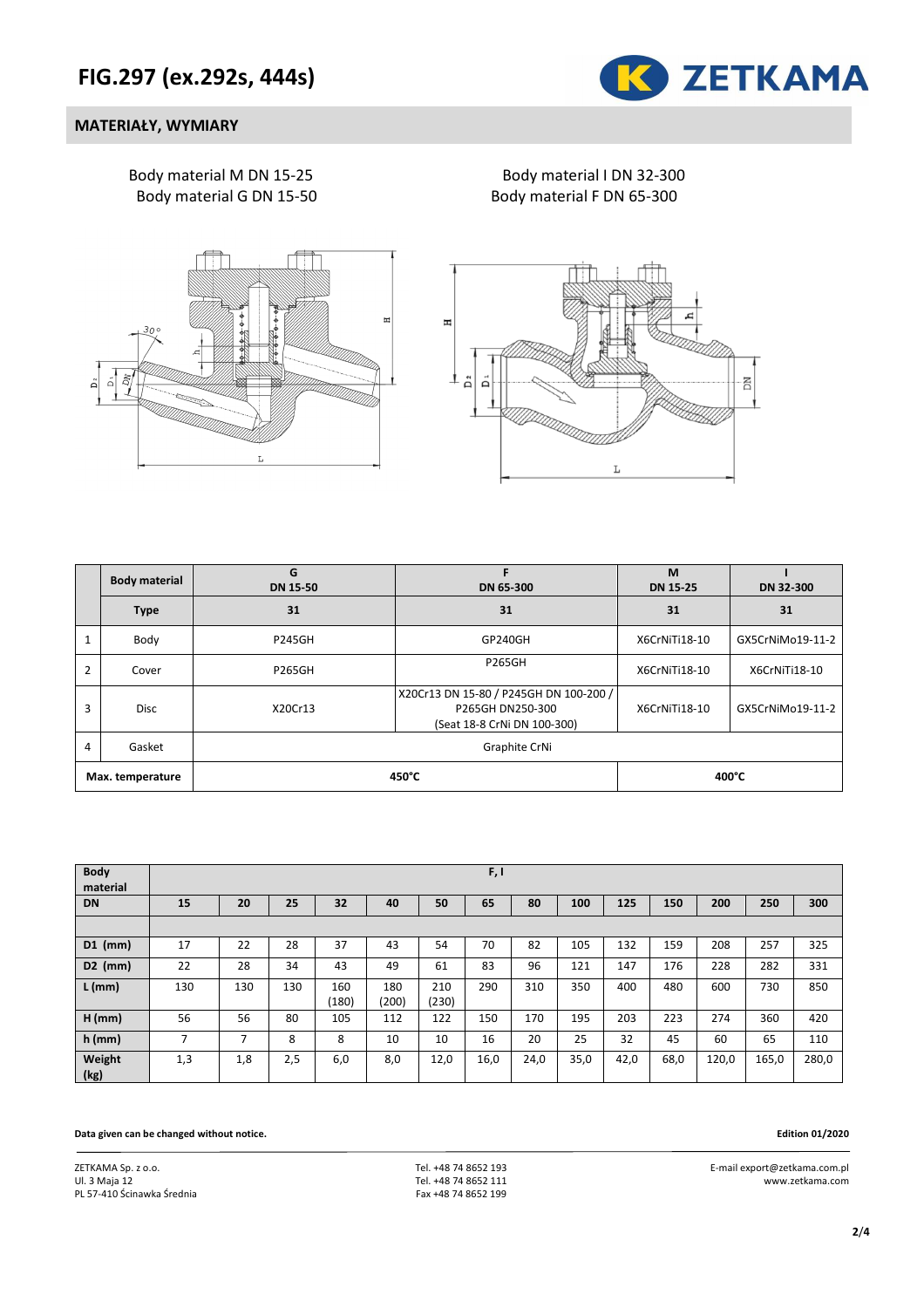# **FIG.297 (ex.292s, 444s)**



## **PRESSURE-TEMPERATURE RATINGS**

|                                         | PN |     | $-29 \div 10^{\circ}$ C | $-10 \div 50^{\circ}$ C | $100^{\circ}$ C | $150^{\circ}$ C | 200°C | 250°C | 300°C | $350^{\circ}$ C | $400^{\circ}$ C | 450°C |
|-----------------------------------------|----|-----|-------------------------|-------------------------|-----------------|-----------------|-------|-------|-------|-----------------|-----------------|-------|
| GP240GH<br><b>P250 GH</b>               | 40 | bar | 30                      | 40                      | 37,1            | 35,2            | 33,3  | 30,4  | 27,6  | 25,7            | 23,8            | 13,1  |
| X6CrNiTi18-10<br>GX5CrNiMo19-<br>$11-2$ | 40 | bar | 30                      | 40                      | 40              | 36,3            | 33,7  | 31,8  | 29,7  | 28,5            | 27,4            | -     |

Other type of valves on request.

#### **TYPE**

| <b>Figure</b> | <b>Body material</b>                     | <b>Nominal</b><br>diameter | <b>Nominal</b><br>pressure | <b>Type</b>                                                              |
|---------------|------------------------------------------|----------------------------|----------------------------|--------------------------------------------------------------------------|
| 297           | G<br>Forged steel<br><b>P245GH</b>       | 15-50<br>mm                | E<br>40 bar                | 31<br>loose disc with spring; stem, disc and seat ring - stainless steel |
| 297           | Cast steel<br>GP240GH                    | 65-300<br>mm               | E<br>40 bar                | 31<br>loose disc with spring; stem, disc and seat ring - stainless steel |
| 297           | M<br>Stainless steel<br>X6CrNiTi18-10    | 15-25<br>mm                | E<br>40 bar                | 31<br>loose disc with spring; stem, disc and seat ring - stainless steel |
| 297           | Cast stainless steel<br>GX5CrNiMo19-11-2 | 32-300<br>mm               | E<br>40 bar                | 31<br>loose disc with spring; stem, disc and seat ring - stainless steel |

**Data given can be changed without notice. Edition 01/2020**